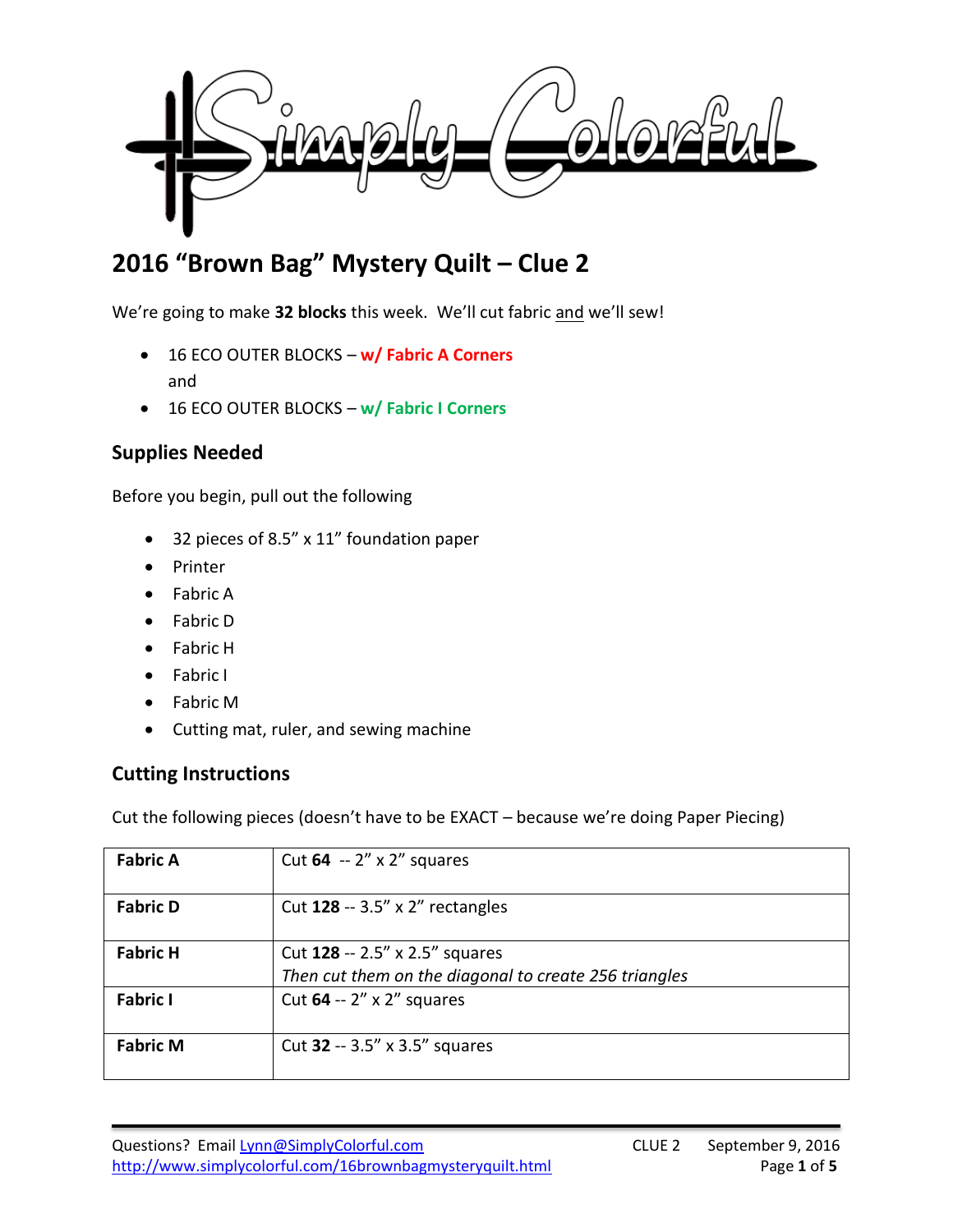

## **ECO OUTER Block – With Fabric A Corners**

Paper piece 16 of these blocks.

- 1. Print 16 copies of the pdf. (Make sure your printer isn't set to "Fit to page.")
- 2. Paper-piece in 3 parts, then sew together
- 3. Finished size will measure 5.25" x 5.0" *(correct, the block will not be exactly square, but don't worry about it – just follow the paper-piecing pattern)*
- 4. Follow this color diagram (the corners are all that's different)



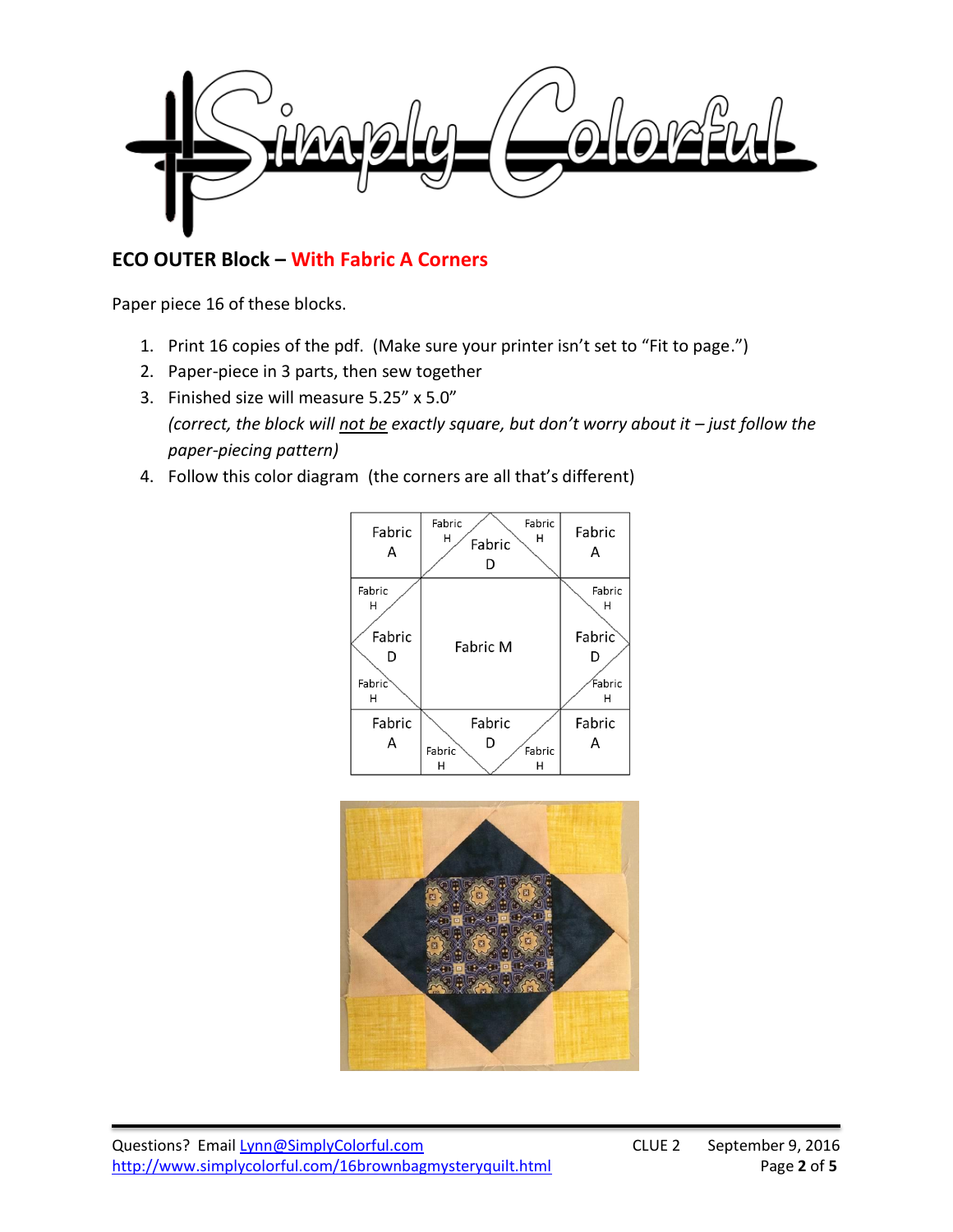

# **ECO OUTER Block – With Fabric I Corners**

Paper piece 16 of these blocks.

- 1. Print 16 copies of the pdf. (Make sure your printer isn't set to "Fit to page")
- 2. Paper-piece in 3 parts, then sew together
- 3. Finished size will measure 5.25" x 5.0" *(correct, the block will not be exactly square, but don't worry about it – just follow the paper-piecing pattern)*
- 4. Follow this color diagram



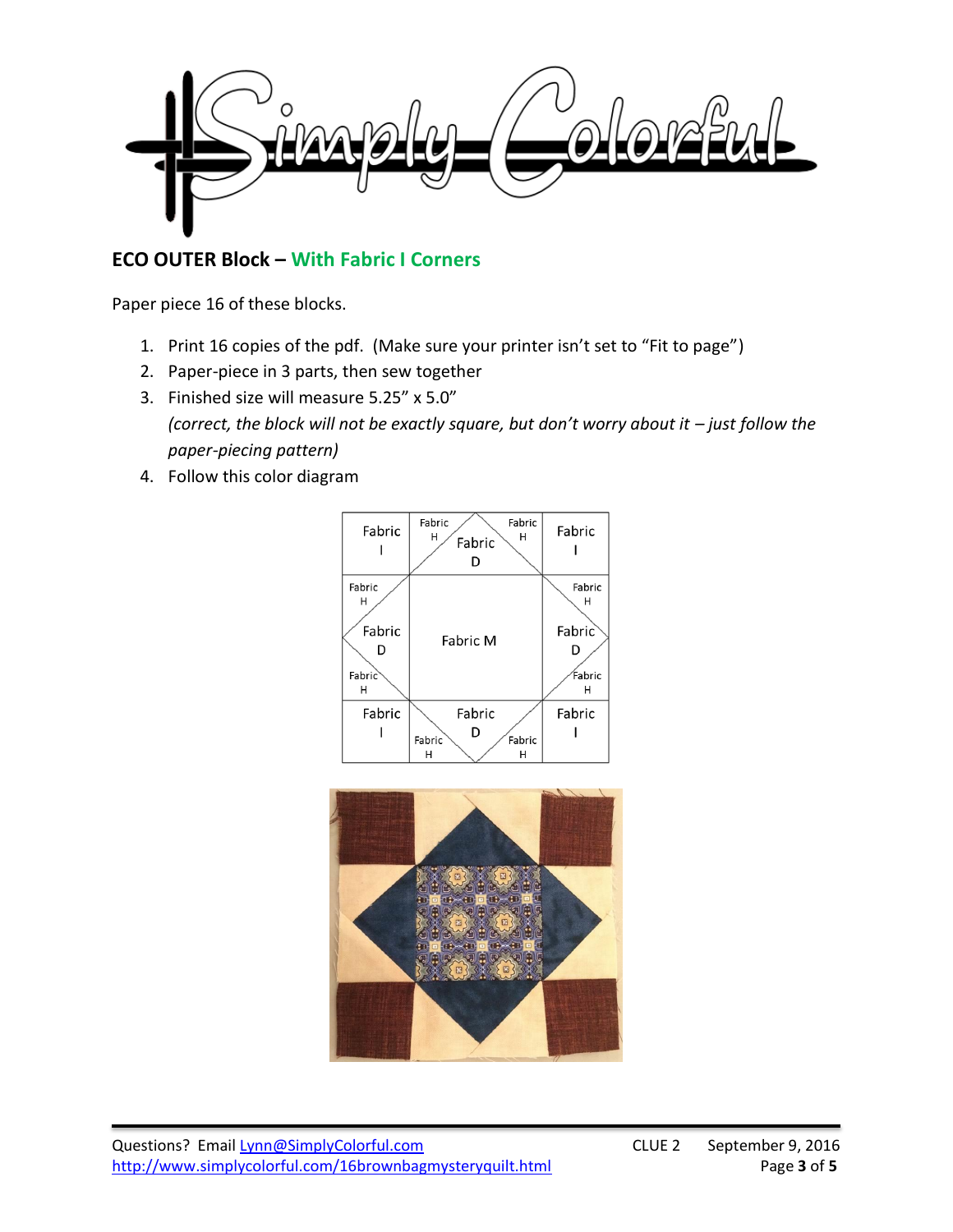

## **Reminder about Paper Piecing**

When you print out the block it will look like this.



The suggestion is to paper piece the A units together, starting with placing your A1 fabric, then moving to A2, A3, A4, A5, A6, and A7. Similarly, piece B units in order and C units in order.

Then sew the 3 resulting units together to form the finished block.

### **Clue Rollout Schedule**

Clues will be published by 7AM Friday mornings on [www.simplycolorful.com](http://www.simplycolorful.com/) and [Facebook.](https://www.facebook.com/groups/SimplyColorfulMysteryQuiltAlong/)

Clue 1 -- September 2 Clue 2 -- September 9 Clue 3 -- September 16 – next week we'll work with the **Mystery Piece of Fabric\*** Clue 4 -- September 23 Clue 5 -- September 30 Clue 6 -- October 7 Clue 7 -- October 14 Clue 8 & Reveal -- October 21

# **\* Hoffman SuperNova Onyx – S#P4287 "A Jeanie Sumrall-Ajero print c. 2016 – one full panel**